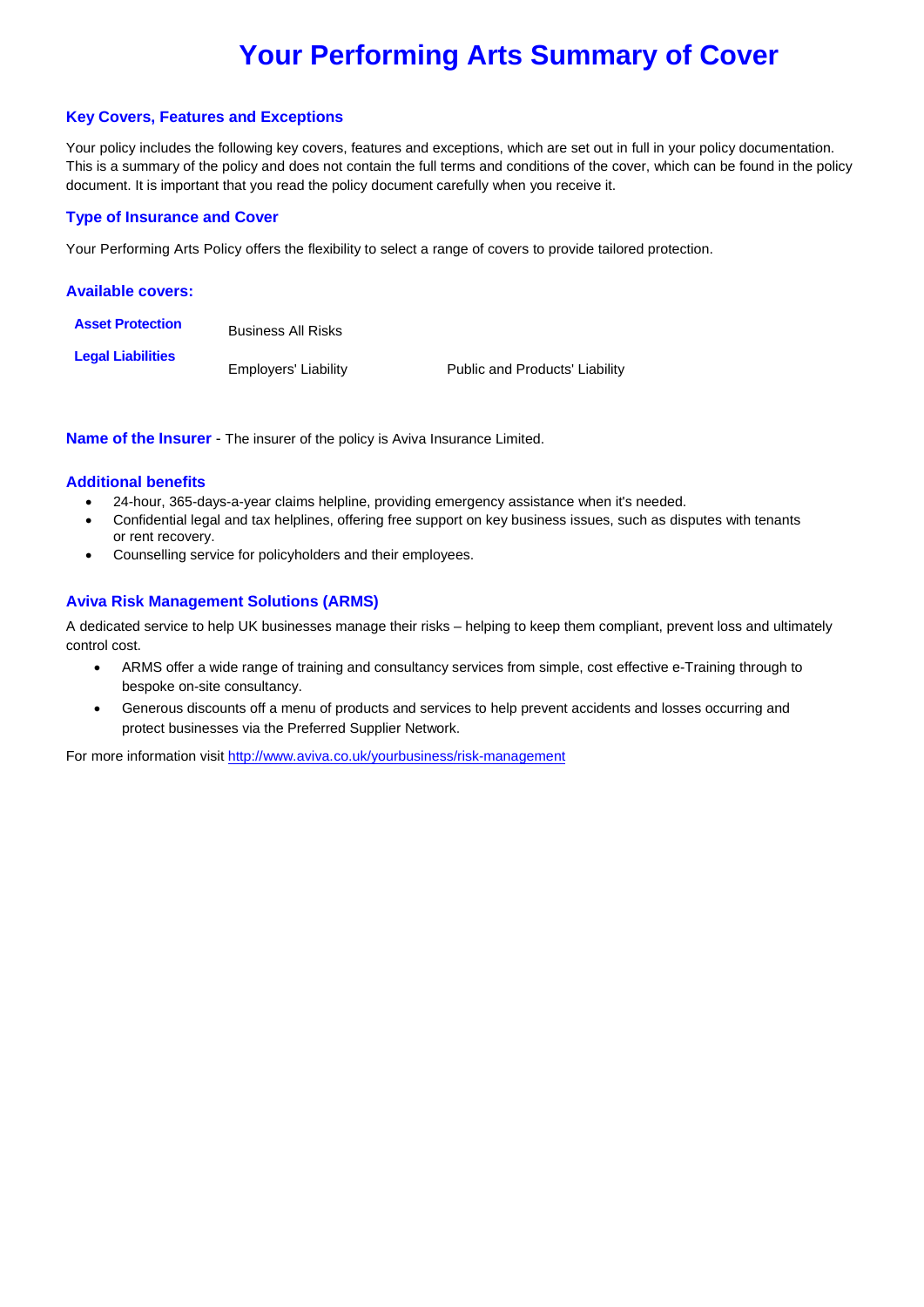# **Business All Risks - Cover, Features and Benefits**

- Cover for your business equipment following accidental loss or damage
- Cover can be extended to anywhere in the world

## **Exceptions and Limitations (please refer to the Business All Risks section of the policy booklet)**

- Wear and tear, gradual deterioration, faulty or defective design, materials or workmanship
- Mechanical or electrical breakdown or derangement
- Theft from unattended vehicles not involving forcible or violent entry
- The first part of any claim (the excess)

# **Employers' Liability - Cover, Features and Benefits**

Protection against your legal liability for bodily injury to your employees up to a limit of indemnity of £10,000,000 including costs and expenses.

#### **Cover includes:**

- Legal costs and expenses in defending prosecutions under health and safety legislation
- Unsatisfied court judgements in favour of employees injured in your employment by third parties
- Compensation for court attendance Policyholder / Director / Partner £500 per day and Employee £250 per day
- Legal expenses in connection with Corporate Manslaughter Act

#### **Exceptions and Limitations (please refer to the Employers' Liability section of the policy booklet)**

- Cover for acts of terrorism is limited to £5,000,000 per event
- Liability in respect of liquidated damages, penalty clauses and fines
- Work in or on, or travel to or from any offshore installation or support vessel
- Bodily injury of employees whilst carried in or upon a vehicle

# **Public and Products' Liability - Cover, Features and Benefits**

Protection against your legal liability for bodily injury to third parties and damage to their property, including obstruction, trespass, nuisance, interference, wrongful arrest and eviction.

Legal liability for fees, expenses, damages and claimants costs following injury or damage by goods that you have supplied, sold, repaired, tested or maintained.

#### **Cover includes:**

- Contingent motor third party liability arising out of the use of vehicles not owned by you within the UK
- Legal expenses and costs in defending prosecutions under all relevant health and safety legislation
- Defective Premises Act liability
- Personal liability cover for employees and directors whilst they are overseas on your business
- Compensation for court attendance Policyholder / Director / Partner £500 per day and Employee £250 per day
- Legal costs and expenses in defending prosecutions under Part II of the Consumer Protection Act 1987
- Employees' and visitors' personal belongings
- Liability for loss or damage to premises hired or rented to you for the purpose of your business
- Data Protection
- Legal expenses in connection with Corporate Manslaughter Act

## **Exceptions and Limitations (please refer to the Public and Products' Liability section of the policy booklet)**

- Cover for acts of terrorism is limited to £5,000,000 or the Limit of Indemnity specified in the Policy Schedule, whichever is the lower
- Loss or damage to property in your custody or control
- Liability arising out of products supplied in the knowledge that they will be used in the navigation, propulsion or safety of any aircraft or other aerial devices
- Pollution unless caused by a sudden and identifiable incident
- Work in or on, or travel to or from, or any products supplied to any offshore installation or support vessel
- Liquidated damages, penalty clauses and fines
- The first part of any claim (the excess)
- Exposure to, inhalation of, fears of the consequences of exposure to/inhalation of, costs incurred in repairing, removing, replacing, recalling, rectifying, reinstating or managing any property arising out of the presence of Asbestos